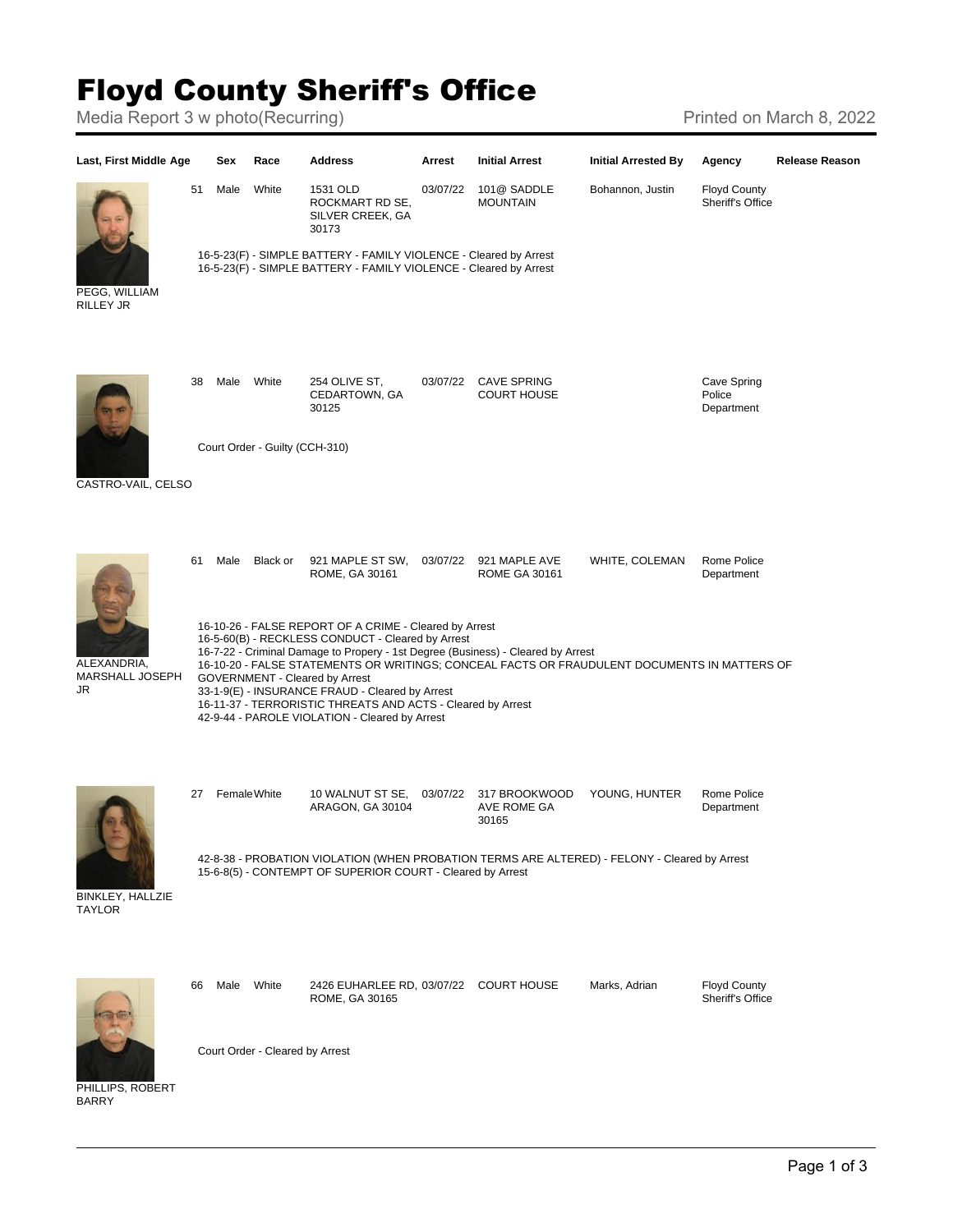| Last, First Middle Age            |    | Sex          | Race                                              | <b>Address</b>                                                                                                                                                                                                 | Arrest   | <b>Initial Arrest</b>                          | <b>Initial Arrested By</b>                                                                                                                                                                     | Agency                                               | Release Reason |
|-----------------------------------|----|--------------|---------------------------------------------------|----------------------------------------------------------------------------------------------------------------------------------------------------------------------------------------------------------------|----------|------------------------------------------------|------------------------------------------------------------------------------------------------------------------------------------------------------------------------------------------------|------------------------------------------------------|----------------|
|                                   | 50 | Female White |                                                   | 131 DODD BLVD SE 03/07/22 E 12TH @ DEAN<br>#APT L7, ROME, GA<br>30161                                                                                                                                          |          | AVE                                            | BRADLEY,<br><b>GENERROW</b><br>42-8-38 - PROBATION VIOLATION (WHEN PROBATION TERMS ARE ALTERED) - FELONY - Cleared by Arrest                                                                   | Rome Police<br>Department                            |                |
| CHIPMAN, WANDA<br><b>MICHELLE</b> |    |              |                                                   | 16-13-32.2 - POSSESSION AND USE OF DRUG RELATED OBJECTS - Cleared by Arrest<br>16-13-30(A) - POSSESSION OF METHAMPHETAMINE - Cleared by Arrest<br>40-6-10 - DRIVING W/O INSURANCE- NOT RPT - Cleared by Arrest |          |                                                | 16-13-30(J) - PURCHASE, POSSESSION, MANUFACTURE, DISTRIBUTION, OR SALE OF MARIJUANA - Cleared by Arrest                                                                                        |                                                      |                |
|                                   | 68 | Male         | White                                             | 1466 RADIO<br>SPRINGS RD SW,<br>ROME, GA 30165<br>17-6-12 - FAILURE TO APPEAR - MISDEMEANOR - Cleared by Arrest                                                                                                | 03/07/22 | 1466 RADIO<br><b>SPRINGS RD</b>                | Taylor, Jordan                                                                                                                                                                                 | <b>Floyd County</b><br>Sheriff's Office              |                |
| HOLCOMB, MICHAEL<br><b>ALAN</b>   |    |              |                                                   |                                                                                                                                                                                                                |          |                                                |                                                                                                                                                                                                |                                                      |                |
|                                   | 38 |              | FemaleBlack or<br>Court Order - Cleared by Arrest | 12 W FOREST ST<br>SW, ROME, GA 30161                                                                                                                                                                           |          | 03/07/22 COURT HOUSE                           | Downs, Whitney                                                                                                                                                                                 | <b>Floyd County</b><br>Sheriff's Office              |                |
| JOHNSON, TRISTA<br><b>DIANE</b>   |    |              |                                                   |                                                                                                                                                                                                                |          |                                                |                                                                                                                                                                                                |                                                      |                |
|                                   | 53 | Female White |                                                   | 34 HATFIELD RD NE, 03/07/22<br>ROME, GA 30165                                                                                                                                                                  |          | <b>BEHIND WEST</b><br>ROME WALMART<br>IN WOODS | KASMAR, SCOTT                                                                                                                                                                                  | Rome Police<br>Department                            |                |
| SIMMONS, LINDA GAIL               |    |              |                                                   |                                                                                                                                                                                                                |          |                                                | 42-8-38 - PROBATION VIOLATION (WHEN PROBATION TERMS ARE ALTERED) - FELONY - Cleared by Arrest<br>42-8-38 - PROBATION VIOLATION (WHEN PROBATION TERMS ARE ALTERED) - FELONY - Cleared by Arrest |                                                      |                |
|                                   | 20 | Male         | Black or                                          | 12 SUSAN WAYNE<br>CIR SW #APT A,<br>ROME, GA 30165                                                                                                                                                             |          | 03/07/22 100 MARABLE WAY Lefevers, Tyler       |                                                                                                                                                                                                | Georgia<br>Department of<br>Community<br>Supervision |                |

42-8-38 - PROBATION VIOLATION (WHEN PROBATION TERMS ARE ALTERED) - FELONY - Cleared by Arrest

CHAMBERS, TYNERIOUS DEQUAN DEVON